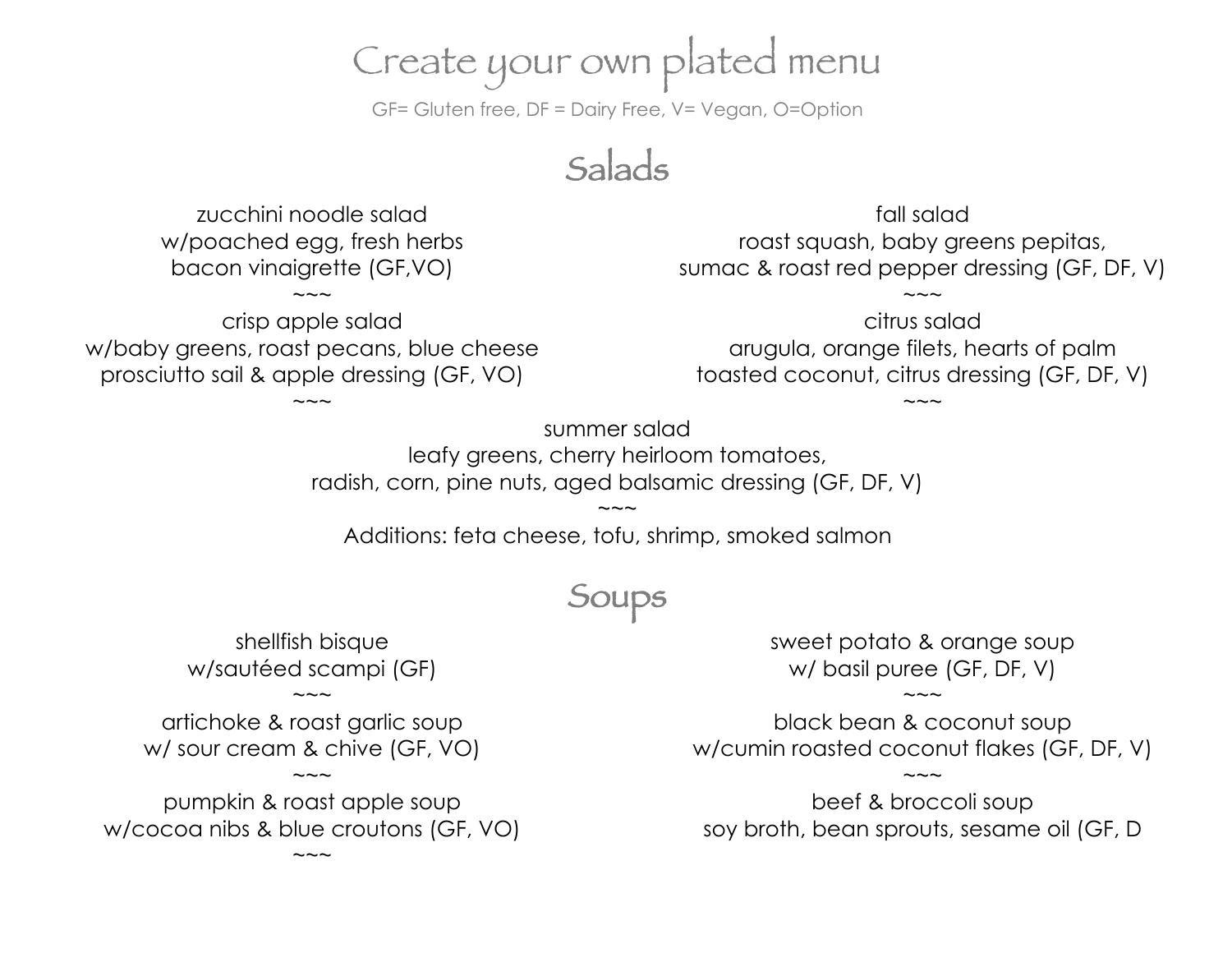### **Starters**

ahi tuna tartare w/celery avocado mousse montrealaise crème fraiche (GF)

tempura scampi w/sweet soy stir fried vegetables (GF,DF)

 $\sim\sim\sim$ 

 $\sim\sim\sim$ 

tropical ceviche w/halibut, passionfruit, grilled papaya & pepperdews (GF, DF)  $\sim\sim\sim$ 

root vegetable tian w/herbed sour cream add caviar (GF, VO)

 $\sim\sim\sim$ 

wild mushroom galette w/ricotta & mustard greens (GF, VO)

 $\sim\sim\sim$ 

sautéed shrimp on sweet potato soy gremolata w/Japanese eggplant & baby bok choy (GF, DFO)

### Mains

wild salmon w/ soy glaze bok choy, corn & crispy rice (GF, DF)

 $\sim\sim\sim$ 

halibut piccata w/capers, roast broccolini heart of palm linguine (GF, DF)

 $\sim\sim\sim$ 

**Chateaubriand** glace de viand, baby bellas, asparagus, carrot bouquet, herbed roast potatoes (GF, DF) add: lobster tail

 $\sim\sim\sim$ 

organic jerk chicken breast w/roast butternut squash, charred green onions blistered baby peppers, zaatar hummus (GF, DF)

> hoisin pork tenderloin grilled Asian noodle, napa cabbage sesame red pepper salad (GF, DF)

 $\sim\sim\sim$ 

braised beef short rib broccoli florets, maple glazed carrots montrealaise potato mash (GF, DFO)

 $\sim\sim\sim$ 

 $\sim\sim\sim$ 

seared polenta steak stuffed w/ fresh mushrooms, truffled tomato coulis (GF)(V)(DF)